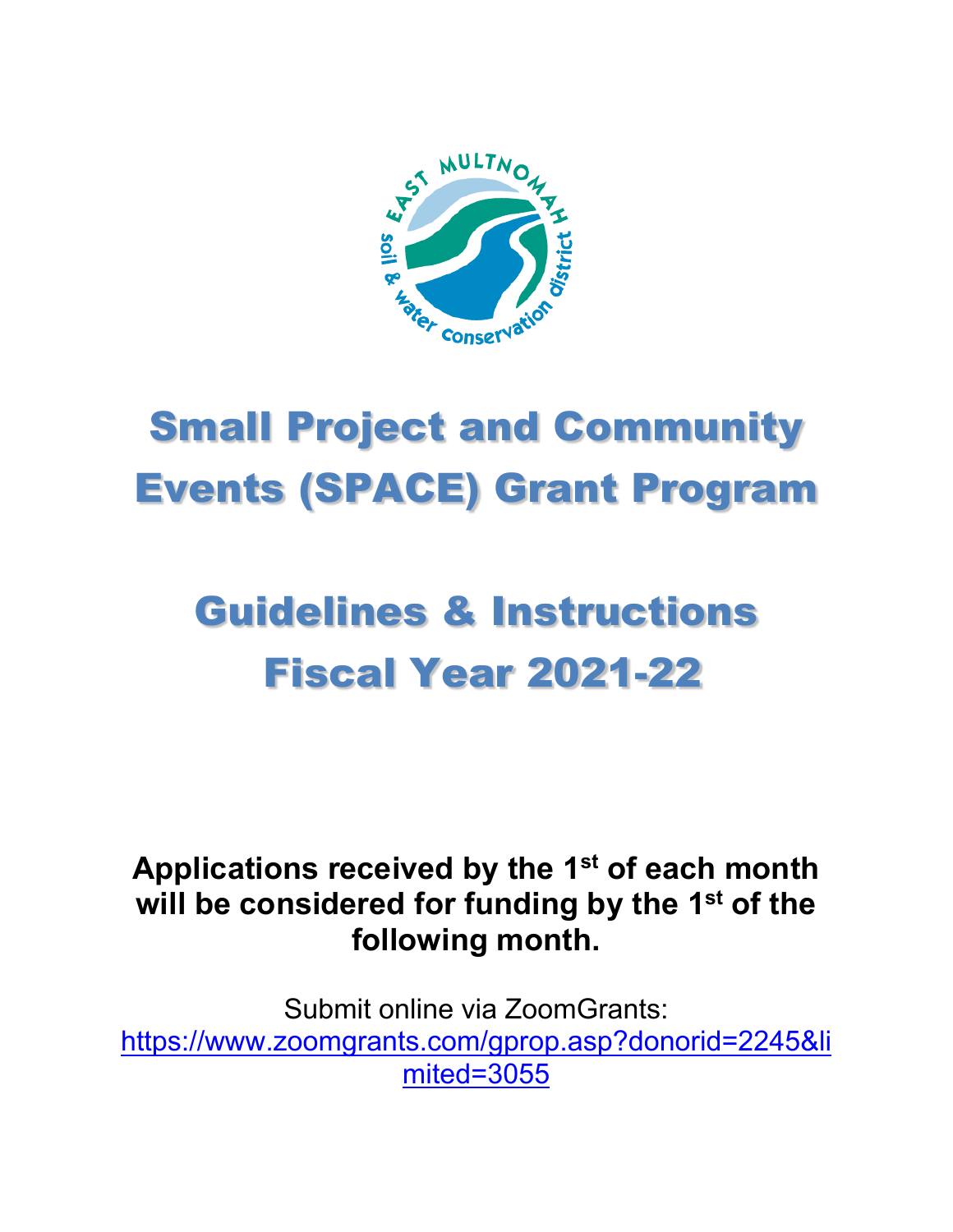

### **Small Project and Community Events (SPACE) Grant Program Guidelines & Instructions | Fiscal Year 2021-22**

The EMSWCD SPACE Grant Program was established to advance the mission of EMSWCD by providing small grants for conservation-related work carried out by local organizations and schools. By providing easily accessible funding for short-term projects and events, groups can undertake important smaller scale conservation activities in the community with less lead time and administrative burden than larger grant programs. This SPACE program provides grants for a variety of conservation projects including environmental education and special events. We especially encourage projects that serve or engage low-income and diverse communities. Projects must show a clear public benefit in one or more of the following areas: *habitat restoration, watershed health, soil erosion prevention/control, soil health, water quality, water conservation, environmental education.*

#### **EMSWCD Grants Program Goals**

Conservation of land and water resources in the EMSWCD service area involves the efforts of many organizations, public agencies and community groups. By providing grant support to organizations, schools and communities, we hope to enable each to become more effective contributors to conservation efforts. We also recognize that everyone deserves the benefits of healthy soil and water and environmental education, and we look for opportunities to broaden participation and expand the impact of our grants.

EMSWCD has identified six goals for its Grants Program. SPACE Grant applicants should keep these goals in mind as they consider their application. These goals help EMSWCD prioritize how we fund conservation throughout our region. They are intended to address issues outside of EMSWCD's core efforts and to complement the work of the organization's rural and urban programs through external funding.

*Goal 1: Complement other EMSWCD program efforts in habitat restoration, urban water quality, and sustainable agriculture.*

*Goal 2: Increase the environmental literacy of EMSWCD residents.* 

*Goal 3: Increase capacity and strengthen organizational structures needed to advance equitable conservation outcomes.*

*Goal 4: Establish and support sustainable school and community gardens throughout the urban areas of the EMSWCD service area.*

*Goal 5: Increase the urban tree canopy and support a sustainable urban forest.* 

*Goal 6: Increase conservation benefits for communities and populations experiencing disparities in environmental health, environmental education, and natural amenities.*

**\_\_\_\_\_\_\_\_\_\_\_\_\_\_\_\_\_\_\_\_\_\_\_\_\_\_\_\_\_\_\_\_\_\_\_\_\_\_\_\_\_\_\_\_\_\_\_\_\_\_\_\_\_\_\_\_\_\_\_\_\_\_\_\_\_\_\_\_\_\_\_\_\_\_\_\_\_\_\_\_\_\_\_\_\_**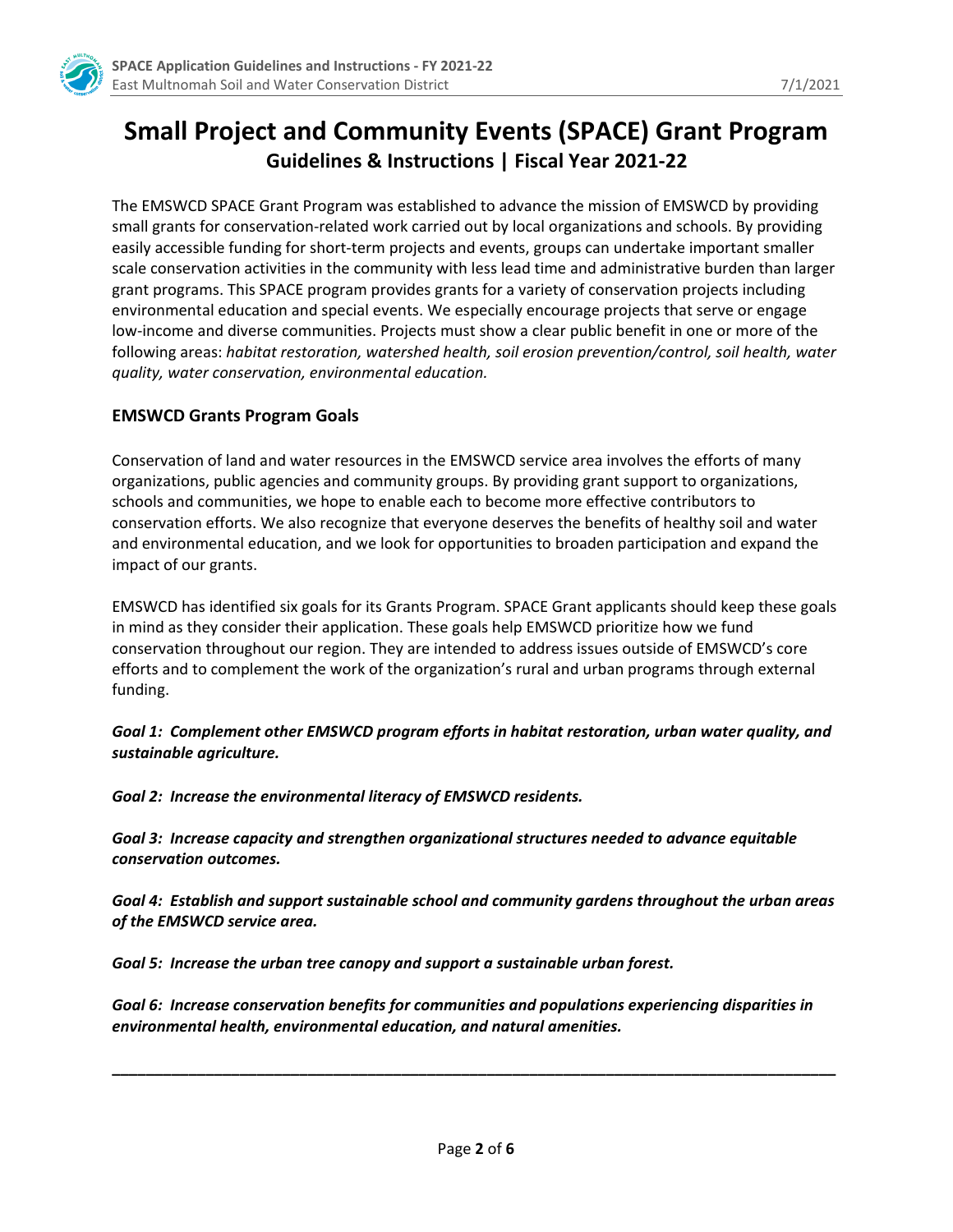

#### **2021-22 SPACE Grant Overview**

- Grant size: Up to **\$2,000**.
- A total of **\$62,000** will be available for SPACE grants awarded in the 2021/22 fiscal year.
- Grants are awarded monthly. Applications submitted by the **1st of the month** will be considered for funding by the  $1<sup>st</sup>$  of the following month.
- EMSWCD uses an online application and grants management system, **ZoomGrants.** Applications should be submitted online through this system to be considered for funding. Access is available through the EMSWCD website. [https://emswcd.org/space.](https://emswcd.org/space) If you are not able to use the online system, please contact EMSWCD staff and alternative arrangements can be made.

#### **SPACE Grant Program Policies**

#### **Non-discrimination policy:**

For work related to an EMSWCD funded project, the grantee agrees to comply with EMSWCD's policy of prohibiting discrimination on the basis of race, color, national origin, age, disability, sex, marital status, familial status, parental status, religion, sexual orientation, genetic information, political beliefs, reprisals, or because all or part of an individual's income is derived from any public assistance program.

#### **Eligible applicants for the SPACE Grant Program:**

- 1. Non-profit 501(c)(3) organization
- 2. Non-profit groups without 501(c)(3) status (*for example, community groups, neighborhood groups, etc.*) that retain a qualified fiscal sponsor
- 3. Educational institution
- 4. Government agency
- 5. Native American tribe

#### **To be eligible for SPACE Grant Program funding, the project or event must meet these criteria:**

- 1. Must advance the mission of the EMSWCD "To Help People Care for Land and Water."
- 2. Must be located within EMSWCD's service area (Multnomah County east of the Willamette River) and/or demonstrate direct benefit to EMSWCD residents.
- 3. Must provide a clear public benefit.

#### **Eligible project types:**

- 1. On-the-ground habitat improvement project. Examples: native plant/tree planting, invasive weed control, erosion control, pollinator gardens.
- 2. Sustainable agriculture or gardening project. Examples: establishing new school and community gardens/orchards, garden education or upgrading existing gardens, composting systems, water saving irrigation, use of beneficial insects.
- 3. Pollution prevention project. Examples: trash cleanup along a stream, toxics/pesticide reduction workshop.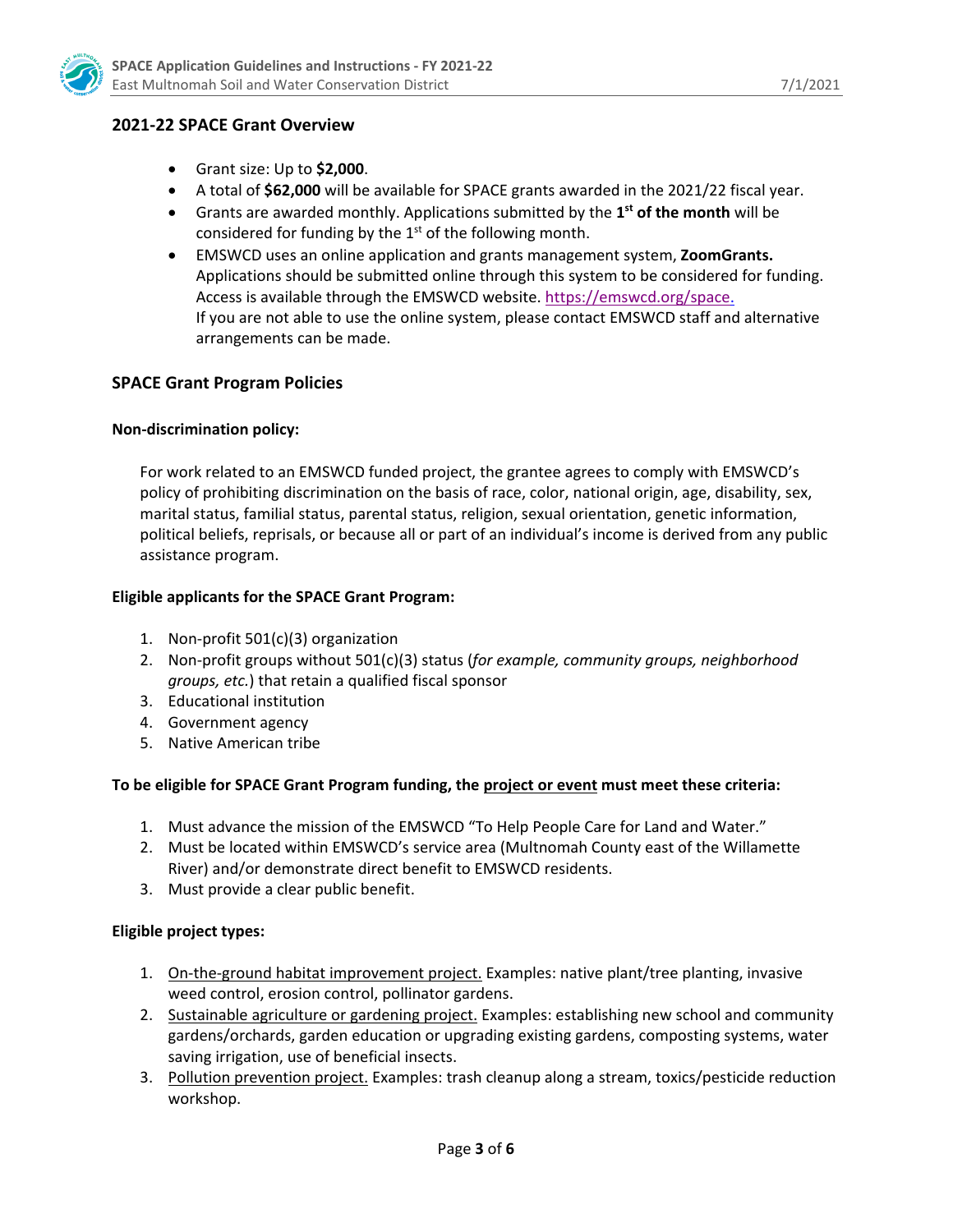

- 4. Sustainable stormwater management project. Examples: parking lot bioswale, raingarden, tree planting, pavement removal.
- 5. Monitoring project. Examples: volunteer training, monitoring event such as a bioblitz.
- 6. Environmental education of youth and/or adults. Examples: classroom/outdoor education program, workshops, teacher training, signage, Earth Day event.
- 7. Furthering diversity, equity and inclusion through conservation projects. Example: equity training, stipends or scholarship to promote participation of underserved populations and communities of color.
- 8. Building capacity for conservation in community-based organizations. Examples: training to build conservation knowledge and technical skills in staff or board, event speakers, project planning.

#### **The SPACE Grant program does not fund:**

- 1. Private businesses and landowners. Funding and technical assistance from the EMSWCD may be available for these entities under other EMSWCD programs. Please contact our main office for more information.
- 2. Small-scale rainwater harvesting systems such as rain barrels. Funding may be available for large-scale water harvesting systems in locations where there are no other water sources and/or the scale of the system is large enough to support annual water needs for the project.
- 3. Structures and buildings. Funding may be available for applications where the funding request for structures/buildings is a minor component of the project. If the funding request is entirely for constructing a structure/building, the project is not eligible for SPACE Grant funding.
- 4. Ongoing staff positions, unless it is short term staff time to implement a project. SPACE Grant funding is intended for short term, discrete projects only.
- 5. Political campaigns, EMSWCD is statutorily prohibited from supporting such activity.
- 6. Required mitigation projects.

#### **Funding schedule and limits:**

- 1. The maximum dollar limit for requests is **\$2,000** per application. If funded, the amount awarded for a particular project or event will be determined by EMSWCD.
- 2. Applications will be accepted and considered on a first-come, first-served basis during the fiscal year (July to June).
- 3. Applicants are welcome to submit applications for more than one project or event per fiscal year. However, if an organization has already received a grant, a subsequent application will be less competitive than applications from organizations who have not previously been awarded a grant in that fiscal year.
- 4. If the available funds for the SPACE Program for a given fiscal year are committed before the fiscal year ends, additional applications may not be considered until the start of the next fiscal year.
- 5. Payments for approved awards can be made on a reimbursement basis or as an up-front payment. For reimbursement payments, grantees must submit copies of bills and/or receipts with their final report to EMSWCD after the completion of the project/event. For up-front payments, funds will be provided prior to the project/event, and grantees are required to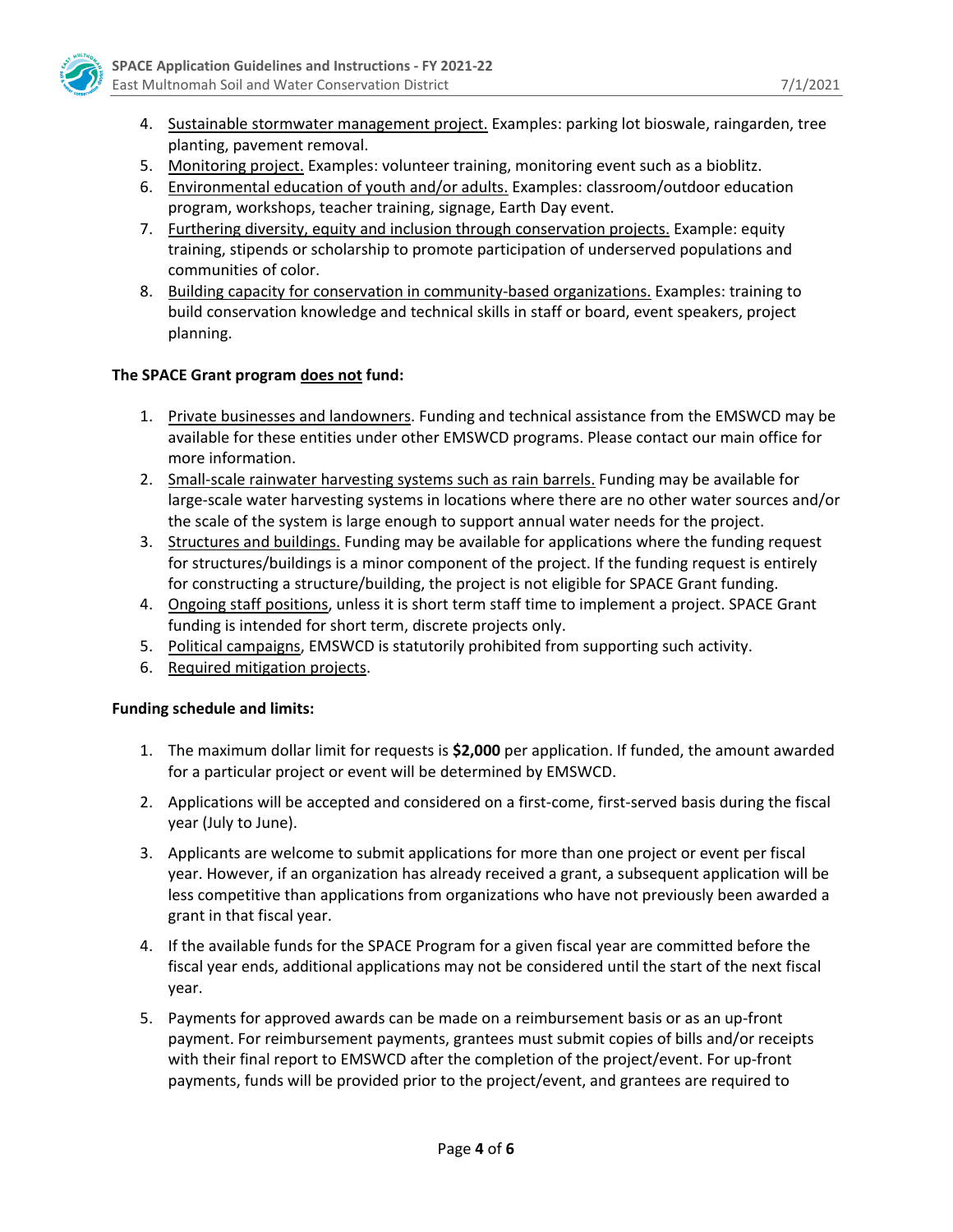

submit copies of bills and/or receipts to EMSWCD after the completion of the project/event, with their final report.

6. For awards over \$600, the income may be taxable. EMSWCD will request an IRS W-9 form from applicants to which this requirement may apply and will report the income on a 1099-MISC form. Grant recipients are responsible for any tax consequences associated with receipt of grant funds.

#### **Requirements/Deadlines:**

- 1. The **deadline** for applications is the **1st of the month**, submitted online via **ZoomGrants** (unless other means of application have been arranged). If using the online application through ZoomGrants is not possible, please contact staff to arrange accommodations.
- **2. New applicants:** If you have not applied for a SPACE grant before, we recommend that you contact the EMSWCD Grants Program Manager to acquaint yourself with the program and consult about project plans.
- 3. Applications should be submitted at least **40-60 days** before the start date of the project or date of an event.
- 4. Funding decisions are usually made within three to four weeks following the monthly application deadline.
- 5. If your proposal is funded, the decision will be formalized with a **funding agreement** that will include EMSWCD and grantee responsibilities, procedures for requesting payments, etc. This will be signed by all parties in ZoomGrants, including the fiscal sponsor if one is used.
- 6. No project expenses incurred before the funding agreement is in place (signed by all parties) can be covered by EMSWCD funds.

**Applicants are encouraged to call** with any questions about the application process, EMSWCD expectations, terms of the agreement, payments, reporting requirements, etc. It is also a good idea to run your ideas by staff prior to submitting an application.

| Contact: | Heather Nelson Kent, Grants Program Manager         |
|----------|-----------------------------------------------------|
| Phone:   | 503-935-5370                                        |
| Email:   | heather@emswcd.org                                  |
| Address: | East Multnomah Soil and Water Conservation District |
|          | 5211 N Williams Ave., Portland, OR 97217            |